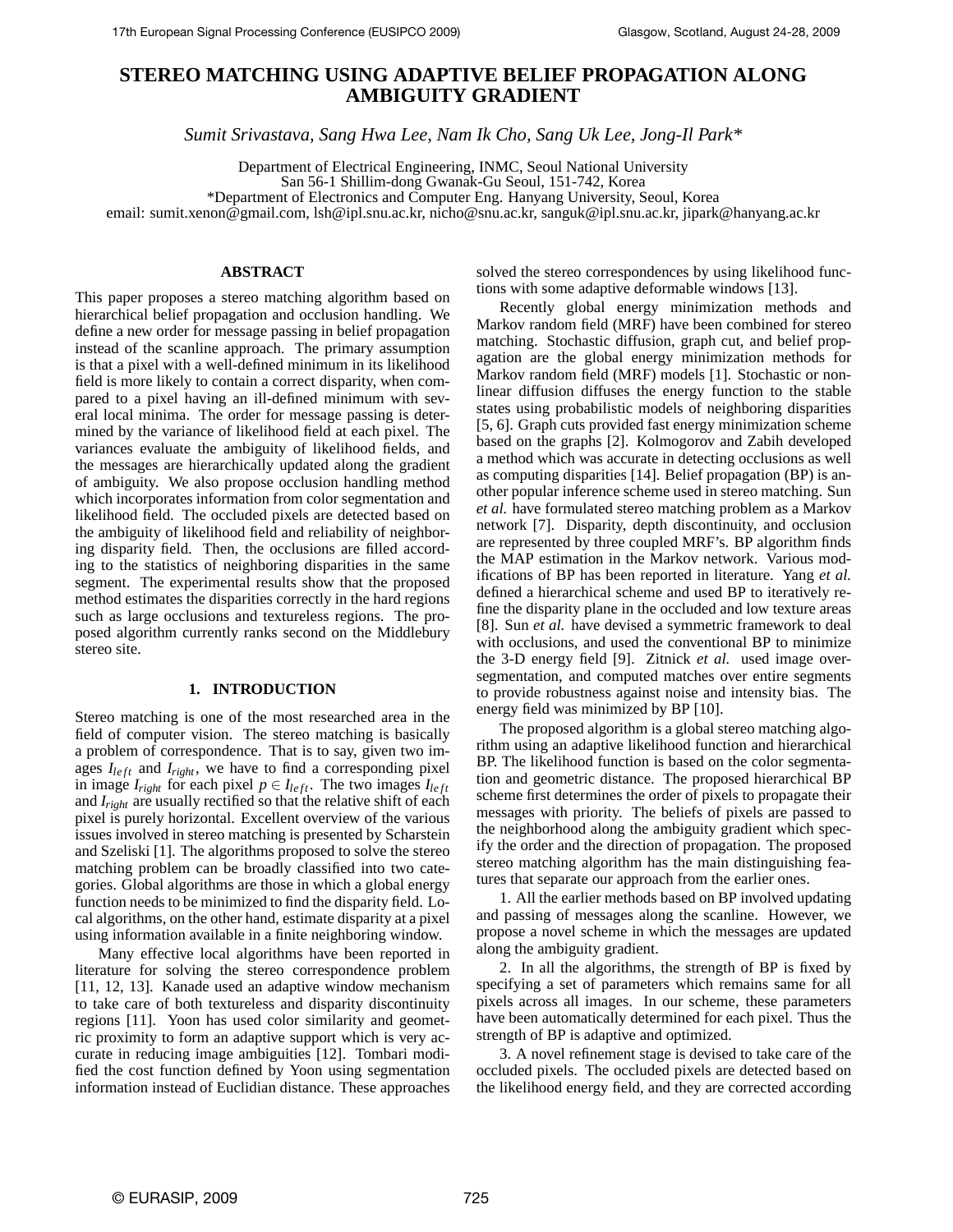to the statistical models of disparities in the segment.

The rest of paper is organized as follows. Section 2 describes the likelihood function based on the color segmentation and geometric distance. The proposed hierarchical BP scheme based on ambiguity gradient is explained in Section 3. We describe how to handle the occlusion in Section 4. We show the experimental results in Section 5, and finally conclude this paper in Section 6.

# **2. LIKELIHOOD MODELS**

#### **2.1 Color Segmentation**

The first step in our scheme is to perform multi level segmentation on both images  $I_{left}$  and  $I_{right}$ . For performing color segmentation we have used the mean shift algorithm developed by Comanaciu *et al.* [15]. The basic assumption behind using the segmentation clue is that disparity is smooth in a given segment and that discontinuity occurs at segmentation boundaries. Consequently that over segmentation is preferred in comparison with under segmentation as it better preserves the assumption. Also the result of color segmentation is exploited to calculate the likelihood field.

# **2.2 The Likelihood Field**

The likelihood model used in our method is based on the algorithm proposed by Yoon and Kweon [12]. Their method creates an adaptive support by assigning a weight to each pixel in the current correlation window of both the target and reference image. The matching cost was given by the following equation,

$$
E(p_c, q_c) = \frac{\sum\limits_{p_i \in w_i, q_i \in w_i} w_r(p_i, p_c) . w_t(q_i, q_c) . e(p_i, q_i)}{\sum\limits_{p_i \in w_i, q_i \in w_i} w_r(p_i, p_c) . w_t(q_i, q_c)}, \quad (1)
$$

where  $w_r$  and  $w_t$  are the correlation window in the reference and target images respectively.  $p_c$  and  $q_c$  are the central pixels of reference and target images. We modified the weight function in [12] as follows,

$$
w_r(p_i, p_c) = \begin{cases} 1, & p_i \in S_c, \\ exp\left(-\frac{\alpha(p_i, p_c)}{\gamma_p} - \frac{\beta(p_i, p_c)}{\gamma_c}\right), & p_i \notin S_c. \end{cases}
$$
 (2)

where the term  $\beta(p_i, p_c)$  represents Euclidian distance between two RGB triplets at  $p_i$  and  $p_c$ . In (2),  $\alpha(p_i, p_c)$  is the Euclidian distance between the coordinates of  $p_i$  and  $p_c$ .  $\gamma_p$  and  $\gamma_c$  are the parameters of the algorithm, and  $S_c$  is the segment containing the central pixel  $p_c$ .  $w_t$  is calculated in a similar fashion in the target image as in (2). We assign higher weights for the pixels inside the same segment. This modified likelihood function increases the robustness of the likelihood model.

# **3. BELIEF PROPAGATION ALONG THE AMBIGUITY GRADIENT**

#### **3.1 Preliminaries**

Belief propagation is one of the most extensively used energy minimization scheme. Its capacity for asymmetric transfer of entropy across the 3-D energy field allows it to deal with depth discontinuity and textureless areas. The local evidence



Figure 1: Examples of likelihood fields at pixels in tsukuba image. (a) The well defined likelihood field has only one dominant minimum, (b) ill defined likelihood field has multiple minima.

and the smoothness prior used for passing of messages are both represented by the following potential functions,

$$
\rho_d(d_s) = -\ln\left((1 - e_d)\exp\left(-\frac{e(p, d_s)}{\sigma_d}\right) + e_d\right), \quad (3)
$$

$$
\rho_p(d_s, d_t) = \frac{|d_s - d_t|}{\sigma_p},\tag{4}
$$

where  $\rho_d(d_s)$  and  $\rho_p(d_s, d_t)$  are the robust functions for the local evidence and the smoothness prior respectively.  $e(p, d_s)$ is the likelihood of pixel *p* having disparity  $d_s$ .  $\sigma_d$  and  $\sigma_p$  are the parameters which can be used to control the strength of local evidence and smoothness prior.

#### **3.2 Definition of Ambiguity Gradient**

The profile of the likelihood field at any particular pixel can be a good evidence to see if the minimum cost is representing the correct disparity. For example, a pixel likely to contain a correct disparity at minimum cost will have a well defined minimum in the likelihood field as shown in Fig. 1. (a), whileas a pixel with high ambiguity in its likelihood field is less likely to contain the correct disparity as shown in Fig. 1. (b). Thus it is very essential to devise a method which separates the unambiguous pixels from the ambiguous ones.

In order to put a quantitative perspective to our discussion, we define a confidence index (CI) measure to quantify the profile of likelihood field,

$$
CI(p) = v_{lm}(p) + \frac{1}{n_{lm}(p)},
$$
\n(5)

where  $n_{lm}$  is the number of local minima in the likelihood field at a pixel  $p. v_{lm}$  is the variance of all the local minima that occur in the likelihood field at pixel *p*. The higher is the confidence index *CI* at pixel *p*, the lower is the ambiguity at that pixel. Next, we perform a L-R consistency check to find out the occluded pixels. Let the occluded pixels be denoted by *po* and the unoccluded pixels be denoted by *puo*.

The hierarchical belief propagation is performed according to the index and occlusion. For each color segment, we first find the unoccluded pixel with the highest confidence index, and update and propagate its message to the neighborhood. Then, we select the unoccluded pixel with the next highest confidence index, and repeat the message updating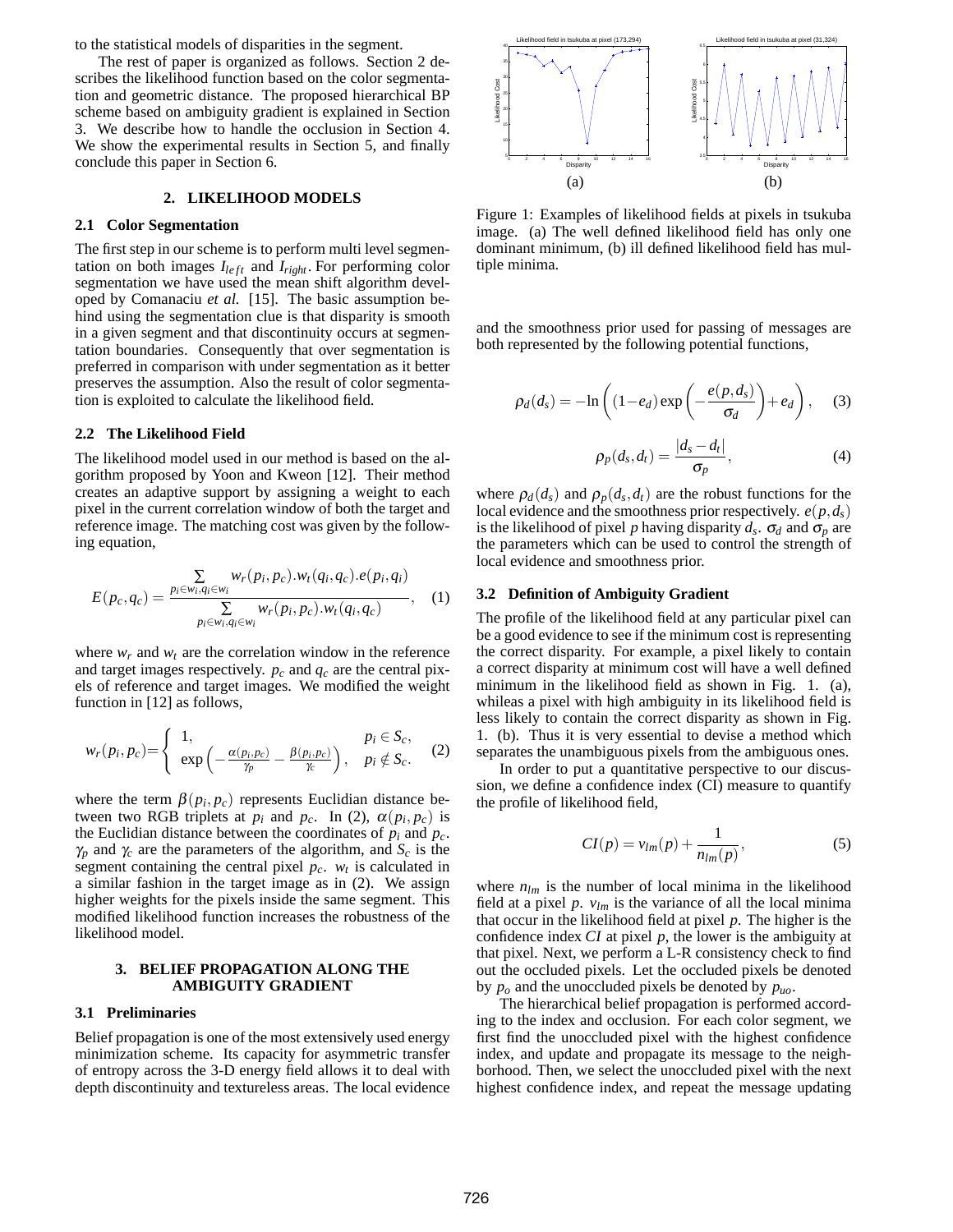

Figure 2: Ambiguity Gradient for test images, (a) tsukuba, (b) venus, (c) cones, and (d) teddy. The dark pixels have the high ambiguity.

and propagating procedure. This hierarchical BP process continues until we reach the pixel with the lowest confidence index in the segment. Next, we repeat the same procedure for all the occluded pixels in the segment. This ordering of message passing effectively utilizes information with highest reliability. In Fig. 2, the confidence field for all the test images are shown. The bright pixels have low ambiguity, whileas dark ones have high ambiguity.

#### **3.3 Adaptive Belief Propagation**

During our experimentation, we found that one of the most critical factor was the strength of belief propagation. Intuitively it makes sense to strengthen propagation of belief in regions of high ambiguity and to weaken it in the region of low ambiguity. Ambiguity mainly occurs due to small support size of correlation window, or due to presence of depth discontinuity. In both the cases, increasing strength of belief propagation as compared to likelihood field helps in better and faster removal of ambiguity. In our framework, the strength of belief propagation is adaptively determined by the parameter  $\sigma_p$  and the strength of likelihood field is determined by the parameter  $\sigma_d$ . We devise a method to automatically compute the value of  $\sigma_p$  while  $\sigma_d$  was kept fixed. The method is described by the following procedure.

1. First, we compute the average variance in the likelihood field for each segment,

$$
AV(i) = \frac{\sum\limits_{p \in i, p \in p_{uo}} v_{lm}(p)}{\sum\limits_{p \in i, p \in p_{uo}} 1},
$$
\n(6)

 $AV(i)$  is the average variance of segment *i* and *p* is the set of all pixels belonging to segment *i*. The occluded pixels are excluded from the determination of average variance since the energy field is very unstable in the occluded region.

2. At each pixel *p*, value of  $\sigma_p$  is determined by the following equations,

if  $AV(p) > v_{lm}(p)$ 

$$
\sigma_p(p) = \max\left(1, 16 - \exp\left(\frac{AV(p) - v_{lm}(p)}{\alpha_p}\right)\right), \quad (7)
$$

otherwise

$$
\sigma_p(p) = \min\left(16, \exp\left(\frac{v_{lm}(p) - AV(p)}{\alpha_p}\right)\right). \tag{8}
$$

3. For each occluded pixel  $p_o$ , value of  $\sigma_p$  has been fixed to unity.

In (7) and (8),  $\alpha_p$  is the parameter to control the range of values taken by  $\sigma_p$ .  $\sigma_p$  is calculated for each and every pixel. Basically we are trying to reduce the value of  $\sigma_p$  in high ambiguity region so that the strength of belief propagation increases. This automatic determination of  $\sigma_p$  makes belief propagation adaptive to variation of ambiguity.

Our primary aim is to find reliable pixels in each segment whose ambiguity in the likelihood field is as low as possible. We first propagate belief of such reliable pixels to unreliable ones. In Fig. 3, the belief is propagating from the brighter region to the darker region in each segment, and the strength of belief propagation is stronger in the darker region.

### **3.4 Energy Formulation**

Global algorithms generally formulate an energy minimization scheme for stereo matching,

$$
E(d, I_L, I_R) = E_d(d, I_L, I_R) + E_s(d),
$$
\n(9)

where  $E_d$  is the data term derived from likelihood model, and *Es* represents the smoothness assumptions for the disparity plane. In the proposed framework, the term  $E_d$  is represented by the following equations,

$$
E_d(d, I_L, I_R) = \sum_p ((1 - o_p) \rho_d(d_p) + \alpha_o \cdot o_p)
$$
  
+ 
$$
\sum_p (1 - o_p) |(d_p - (\alpha_p x_p + \beta_p y_p + \gamma_p))|, (10)
$$

where the last term in (10) represents the soft constraint imposed by segmentation. The term  $\alpha_p$ ,  $\beta_p$ ,  $\gamma_p$  represent parameters of a 3-D plane computed for each segment. The term  $\alpha$ <sup>o</sup> is the penalty for the occluded pixels. The smoothness energy is defined as follows,

$$
E_s(d) = \sum_p \left( \sum_{t \in n(p)} \exp(-\rho_p(d_p, d_t)) \right), \tag{11}
$$

where the term  $t \in n(p)$  represents all pixels *t* that belong to a first order neighborhood of pixel *p*, and the term  $\rho_p(d_p, d_t)$ has been defined in (4). At the end of each iteration, the 3 plane parameters and  $\sigma_p$  to represent the strength are recomputed to better reflect the effect of belief propagation.

# **4. OCCLUSION HANDLING**

Occlusion is one of the most fundamental problem encountered in the stereo matching problem. In this stage we formulate a novel effective way to find the disparity at occluded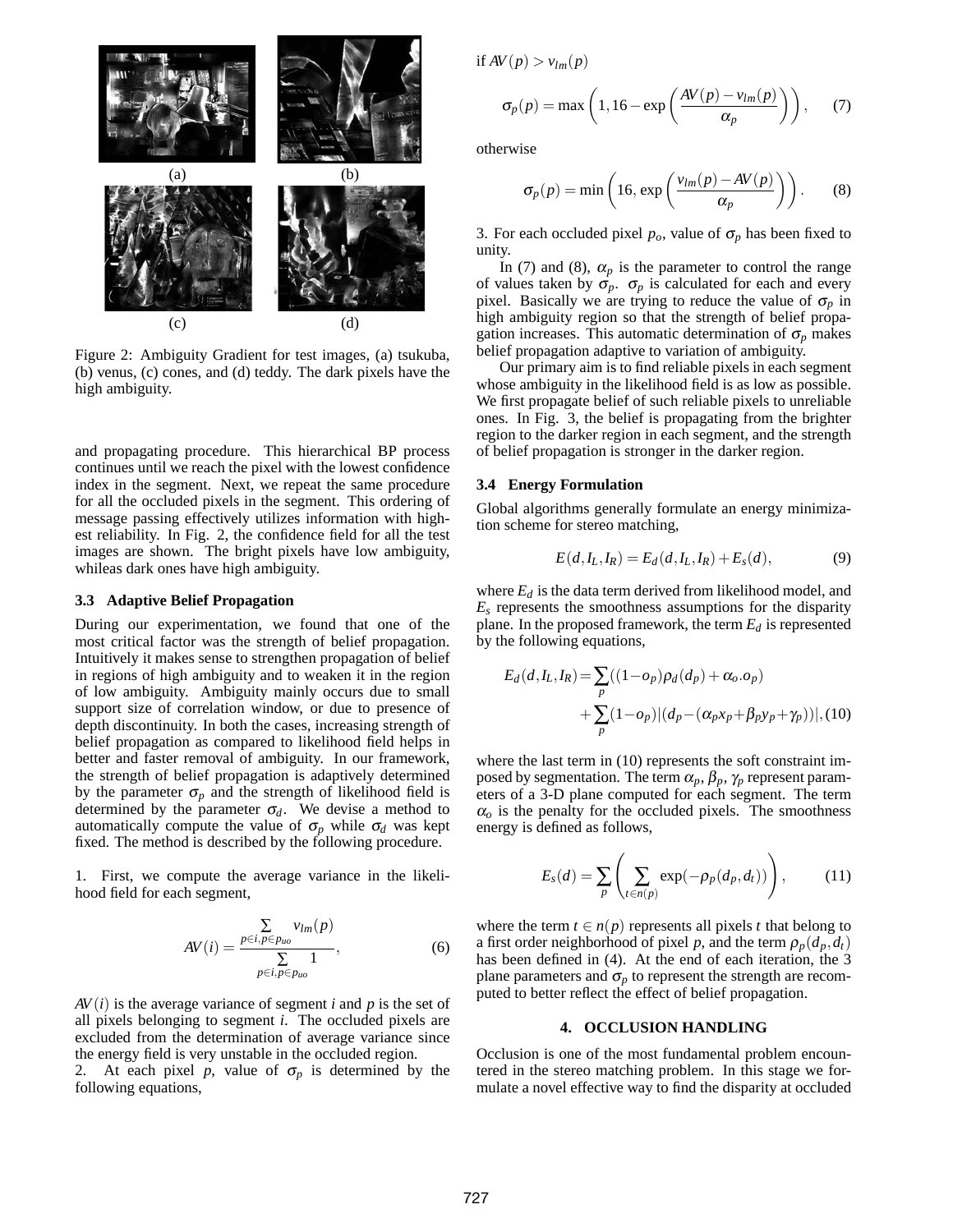pixels. The proposed scheme for occlusion handling is explained by the following step by step procedure.

1. Calculate the average confidence index for each segment,

$$
AC(i) = \frac{\sum_{p \in i} CI(p)}{\sum_{p \in i} 1}.
$$
 (12)

2. For each segment, classify pixels into two categories, reliable and unreliable. A pixel *p* belonging to a segment *i* is considered reliable if

$$
CI(p) > AC(p). \tag{13}
$$

Otherwise, the pixel *p* belonging to segment *i* is considered unreliable.

3. For each occluded pixel *po*, find the nearest reliable pixel in the direction of the scanline. The disparity at the nearest reliable pixel is used as the disparity of occluded pixel.

4. Find the mode of disparity for each segment using only the reliable pixels in the segment. Let  $d_i$  be the representative disparity for segment *i*.

5. Classify all the non-occluded pixels in the segment as confident and non-confident based upon the following criteria. A pixel *p* in the segment *i* is considered confident if

$$
disp(p) \in [d_i-1, d_i+1], \tag{14}
$$

where  $d_i$  is the representative disparity for segment *i*.

6. At every non confident pixel  $p_{nc}$ , find if local minimum exists in the likelihood field in following range  $d_i$  −  $1, d_i + 1$ .

7. If a minimum does not exist, leave the disparity at pixel *pnc* unchanged, otherwise, for each minimum, find the following belief function,

$$
b(d) = m.s.(d) + histi(d),
$$
\n(15)

$$
m.s.(d) = [e(d-1) - e(d)] + [e(d+1) - e(d)], \quad (16)
$$

where  $b(d)$  is the belief for disparity *d*. The term  $m.s.(d)$ is the strength of local minimum at disparity *d*. *e*(*d*) is the likelihood value at disparity *d* at pixel  $p_{nc}$ . The term  $hist<sub>i</sub>(d)$ is the ratio of pixels having disparity *d* in the segment *i*.

8. Replace the disparity at *pnc* with the disparity for which the belief function is maximum.

### **5. EXPERIMENTAL RESULTS**

### **5.1 Parameter Settings**

We will now provide the numerical values for all the parameters used in our algorithm. It is to be noted that the same parameters have been used for all the test images. The parameters are listed in Table 1. 3 parameters ( $\gamma_{cs}, \sigma_{cs}, \alpha_{cs}$ ) are for the color segmentation. 3 parameters  $(cw, \gamma_p, \gamma_c)$  define the likelihood functions, and 4 parameters  $(e_d, \sigma_d, \sigma_p, \alpha_p)$ are the parameters for adaptive belief propagation. Specifically, *cw* is the block size of the support window used for computing the likelihood values.  $\gamma_c$  and  $\gamma_p$  are the weighing factors for color and geometric proximities as defined in (2).  $e_d$ ,  $\sigma_p$ ,  $\sigma_d$ , and  $\alpha_p$  are the parameters of the potential functions and have been defined in  $(3),(4),(7)$  and  $(8)$  respectively. By varying these parameters, the strength of the belief propagation can be varied. The method for determining the value of  $\sigma_p$  has already been discussed in Section 3.

| Mean Shift    | $\gamma_{cs}$ | $\sigma_{cs}$    | $\alpha_{cs}$    |              |
|---------------|---------------|------------------|------------------|--------------|
| Segmentation  |               | $\overline{6.5}$ | 50               |              |
| likelihood    | cw            | ľD               | $\gamma_c$       |              |
| field         | 35            | ١S               | 17.5             |              |
| <b>Belief</b> | $e_d$         | $\sigma_d$       | σ,               | $\alpha_{n}$ |
| Propagation   | 71 L.         | 12               | <i>automatic</i> |              |

Table 1: Parameter values in the experiments.

### **5.2 Results**

In order to evaluate the proposed method, we followed the methodology proposed by Scharstein and Szeliski [16]. Numerical quality of the result has been measured under three categories.

1. Non Occ: Here only non occluded pixels are considered for error evaluation.

2. All: All pixels where disparity in the ground truth is known are considered.

3. Disc: Pixels belonging to region where discontinuity in the disparity map exists are considered.

The quantitative results are summarized in Table 2 and the disparity maps are shown in Fig. 3. As we can see in Table 2, the proposed algorithm performs best for *tsukuba* across all 3 categories. Our results are very close to the current best results for *venus* and *cones*. The reason for unsatisfactory performance for the *teddy* image is the presence of large areas of high ambiguity region as seen in Fig. 2 (d). Also our algorithm shows very good performance in discontinuity regions where our results are best in all test images except *teddy*. The proposed algorithm ranks second on the middlebury website [16].

### **6. CONCLUSION**

This paper has proposed a stereo matching algorithm using hierarchical belief propagation and segment based occlusion handling. We have proposed a new methodology for message passing in a 3-D energy field. A criteria for ambiguity in the likelihood field is defined, and the belief is propagated along that gradient. We have handled both the textureless and the discontinuity areas effectively by varying the strength of belief propagation. The experimental results show that the proposed method estimates the disparities correctly in the hard regions such as large occlusions and textureless regions. The proposed algorithm currently ranks second on the Middlebury stereo site. The state of the art results achieved during simulation shows the effectiveness of our algorithm. More robust and effective methods to define the ambiguity gradient are possible in the future works.

### **REFERENCES**

- [1] D. Scharstein and R. Szeleiski, "A taxonomy and evaluation of dense two frame stereo correspondence algorithm," *IJCV*, vol. 47(1/2/3), pp. 7-42, June 2002.
- [2] Y. Boykov, O. Veksler, and R.Zabih, "Fast approximate energy minimization with graph cuts," *IEEE Trans. on PAMI*, vol. 23, no. 11, pp. 1222-1239, Nov. 2001.
- [3] Ze-Nian Li and Gongzhu Hu, "Analysis of disparity gradient based cooperative stereo," *IEEE Trans. on Image Processing*, vol. 5, no. 11, pp. 1493-1506, Nov. 1996.